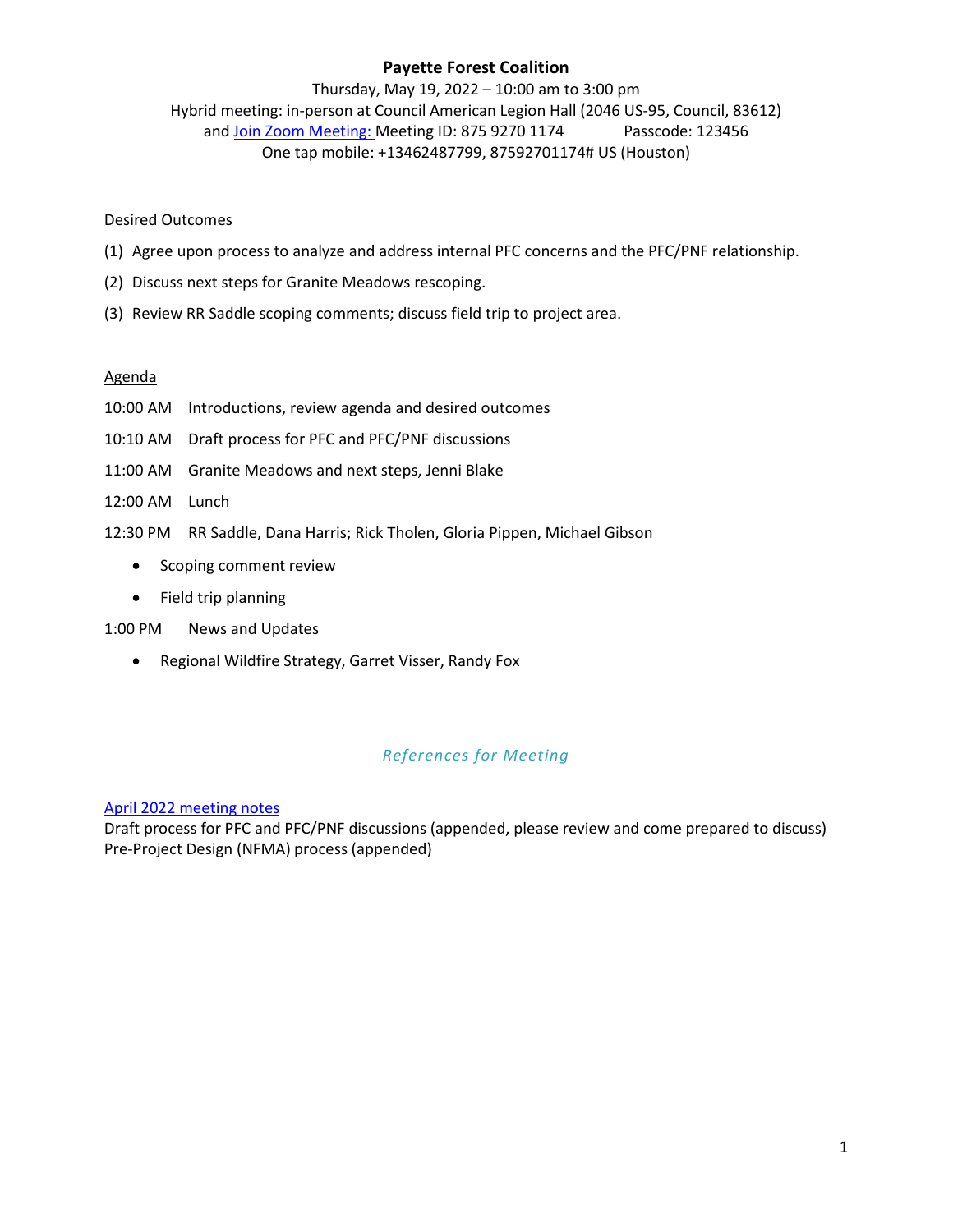## **Payette Forest Coalition**

Thursday, May 19, 2022 – 10:00 am to 3:00 pm Hybrid meeting: in-person at Council American Legion Hall (2046 US-95, Council, 83612) and [Join Zoom Meeting:](https://us02web.zoom.us/j/87592701174?pwd=UUxKZmhORlVGbGw1aHJGT1YrOGJPUT09) Meeting ID: 875 9270 1174 Passcode: 123456 One tap mobile: +13462487799, 87592701174# US (Houston)

#### **Topic Information sheet**

#### **Draft process for PFC and PFC/PNF discussions**

The PFC and Forest will review and discuss a proposed process to analyze and address concerns vocalized about the PFC's own health and function as well as the working relationship between the Forest and Coalition. Objectives include deciding whether this a workable approach and discussing logistics (where, when, how). Members should review the presentation appended below beforehand (it will not be presented during the meeting) and come prepared to discuss.

#### **Granite Meadows**

Granite Meadows will be rescoped and PFC has indicated it wants to collaborate. This will be a high-level review of what has been done thus far in preparation for a more robust conversation in June about boundaries, project scope and timelines. A second objective is to review the PFC/PNF Pre-Project Design (NFMA) process (please review before meeting) and understand where it and the Forest will interact. This will be critical if PFC decides to develop recommendations for the modified landscape before scoping starts this fall.

#### **RR Saddle**

This topic includes:

- Field trip planning, confirming topics to be covered, set potential date.
- Review public scoping comments—did the PFC miss anything in its comment letter or recommendations?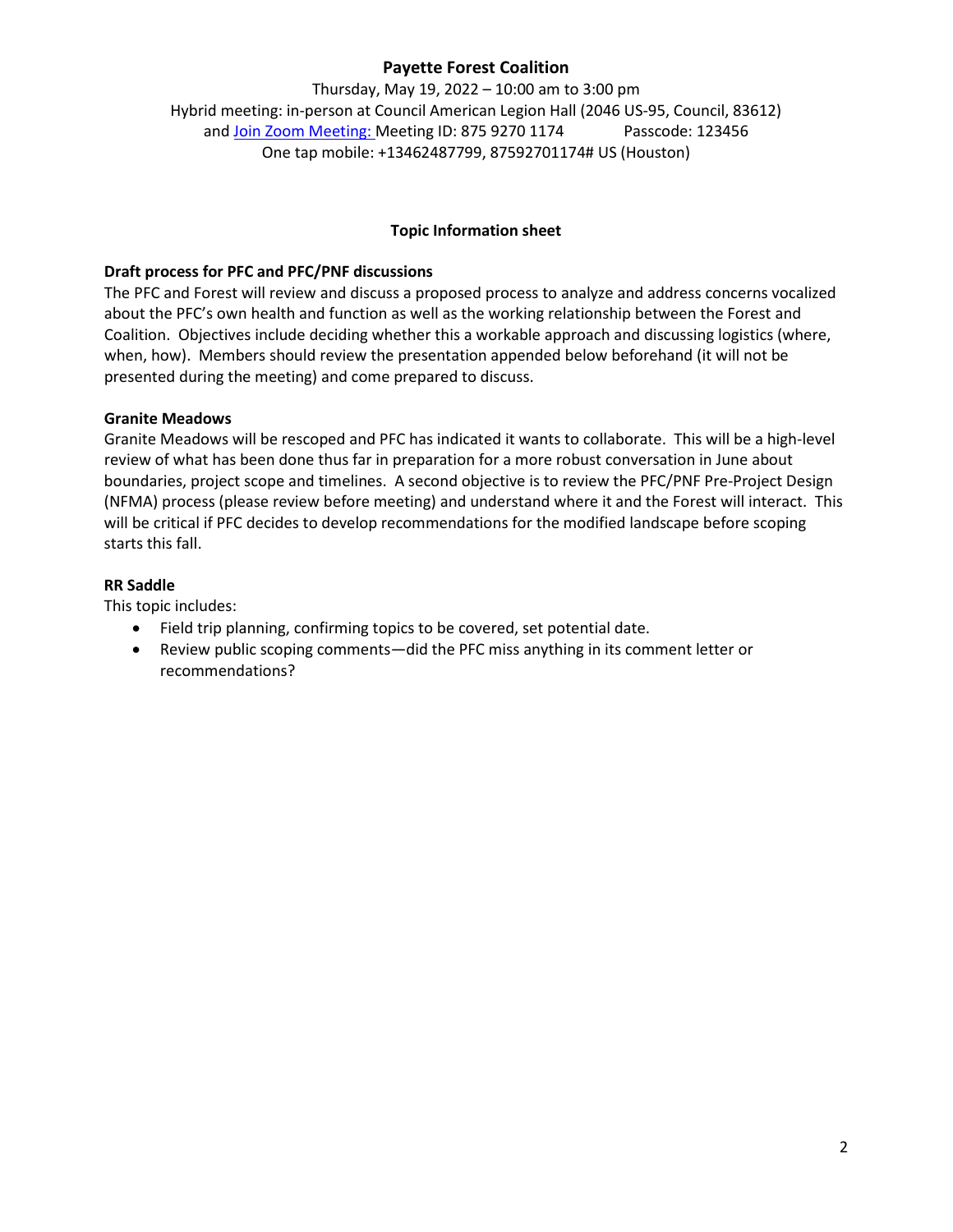

The Collaboration Cadre talks about fundamental underpinnings of collaboratives purpose, people, process, products. These things must be aligned with one another—like wheels on a vehicle—each other in order for the group to thrive.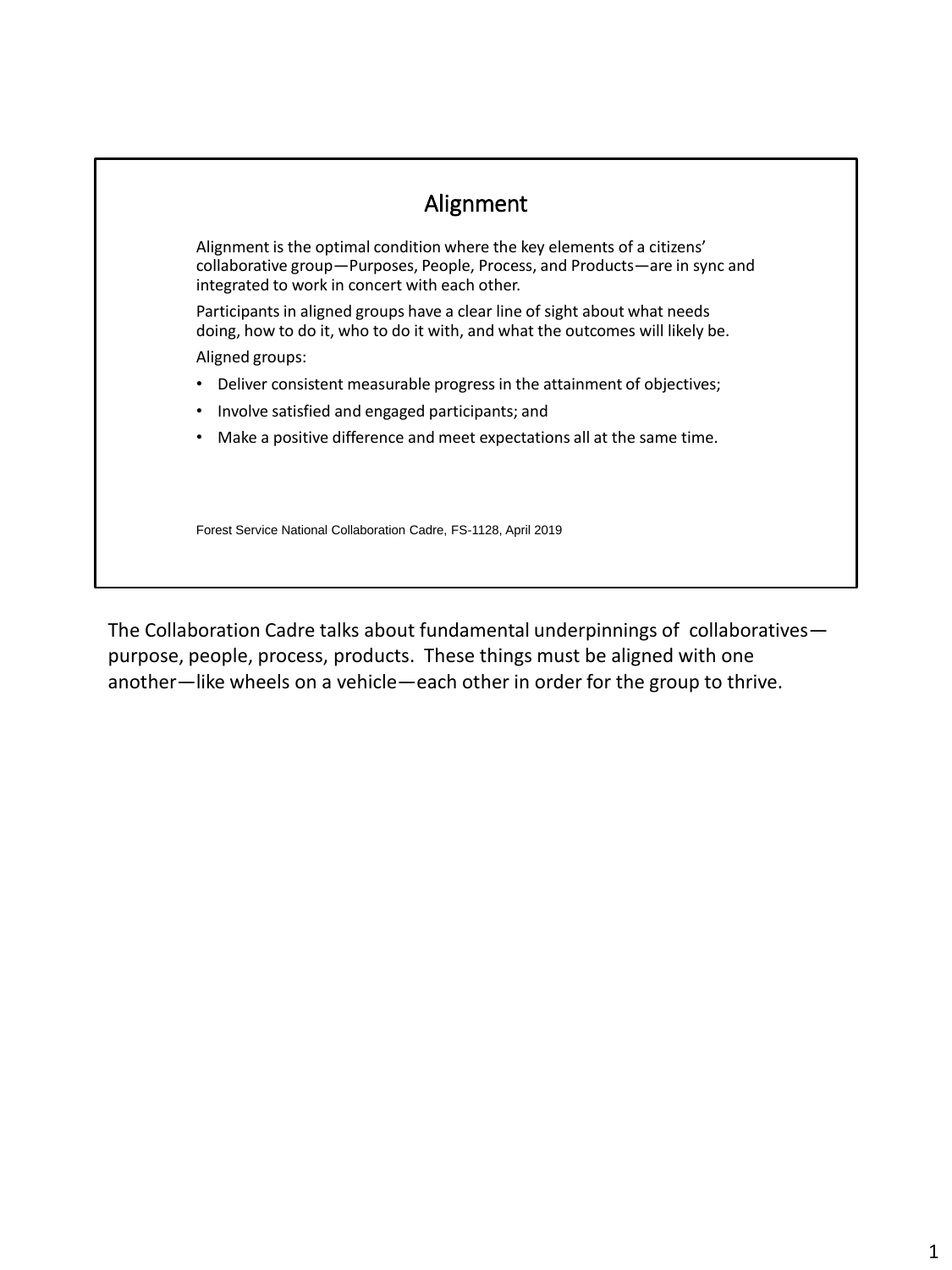

The Cadre also talks about what happens when these things get out of kilter. Just like a misaligned truck or car, it's hard to run down the road straight.

As some of you have observed, it hasn't been any one thing that caused this, but a series of things and events that have occurred over time.

There has also been quite a bit of conversation about what is happening to the relationship between the Forest and PFC, that it, too, is out of alignment. It seems as if there are expectations–unknown, unspoken, misunderstood, forgotten about, or whatever the case– that are going unmet. That creates a lot of frustration, unease, and tension for everyone.

Given the way many (maybe most?) are feeling, I propose to reframe the idea of unmet expectations in a positive way: hopes and aspirations.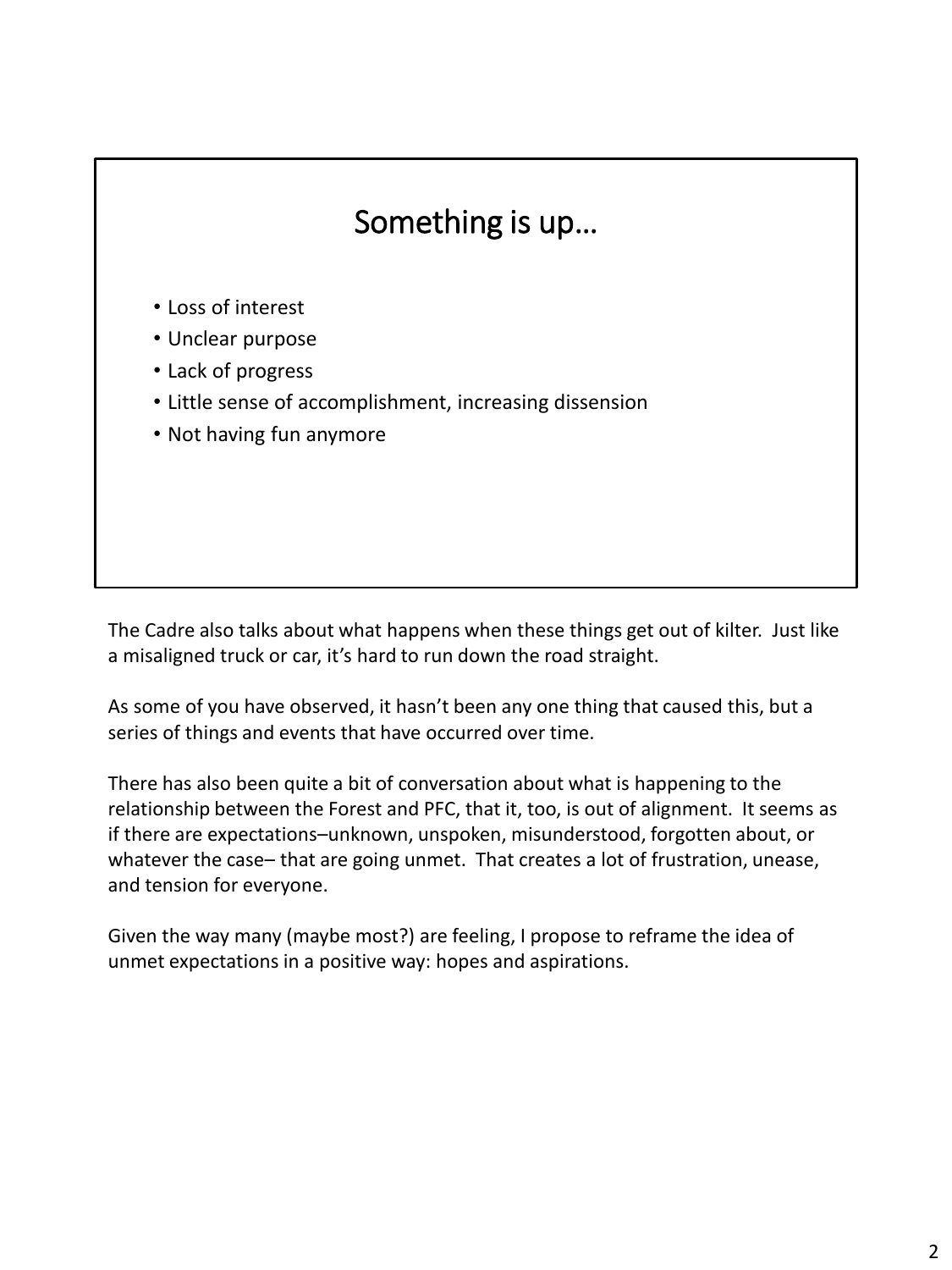| Some definitions                                                                                                            |
|-----------------------------------------------------------------------------------------------------------------------------|
| Hope: a desire accompanied by expectation of or belief in fulfillment;<br>someone or something on which hopes are centered. |
| <b>Aspiration:</b> a strong desire to achieve something high or great; an<br>object of such desire.                         |
| Source: Merriam-Webster                                                                                                     |

Here is why:

- 1. It's positive. It seems much about what you are wrestling with (and the world in general) is cloaked in unhappiness. I, for one, don't see anything constructive about rubbing your noses in everything that's wrong and then asking you to fix it.
- 2. Expectations naturally underlie hopes and aspirations. In order to achieve what you wish and want for, certain things have to happen, certain expectations need to be met.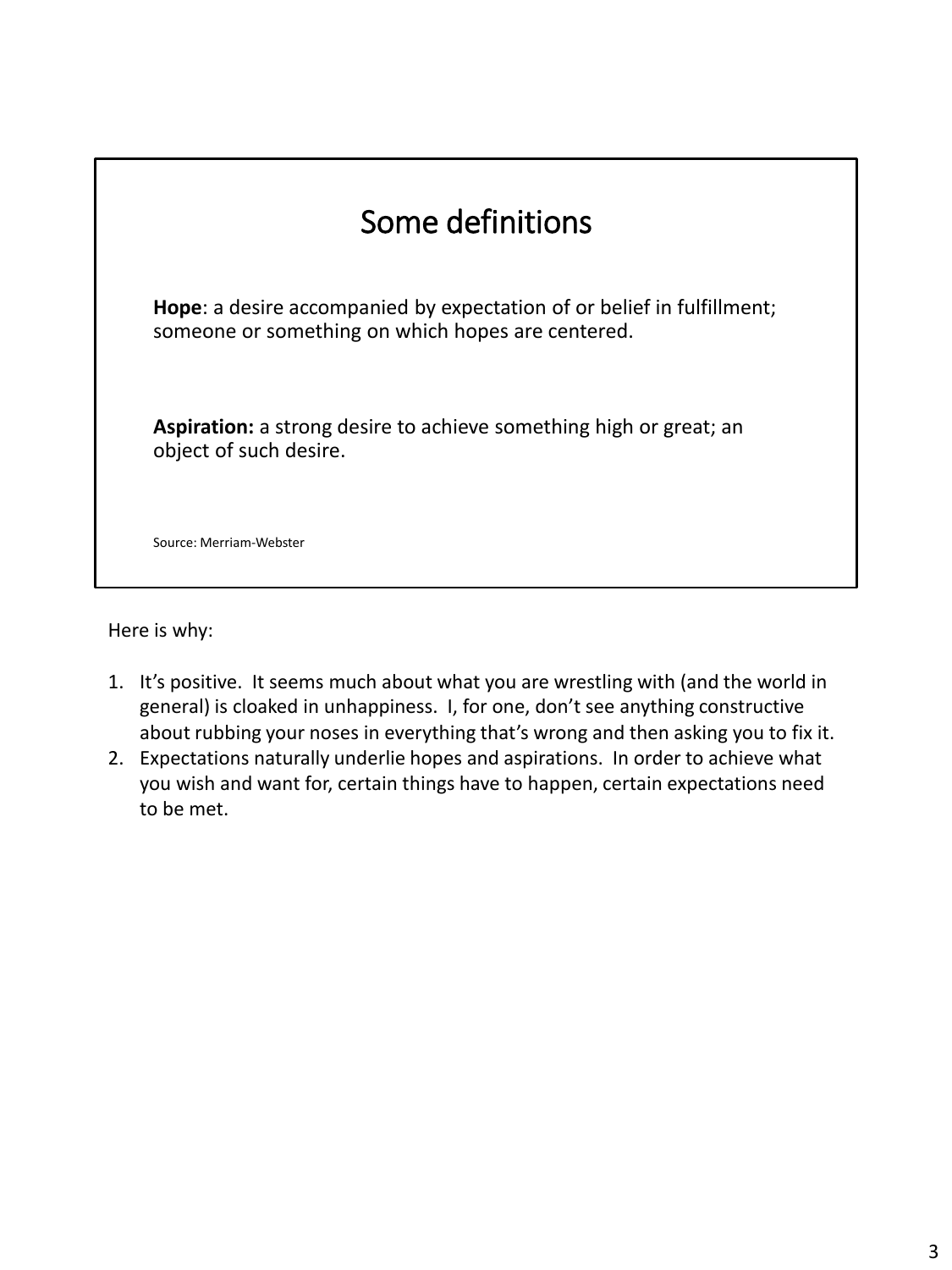

Our guiding principles, then, are alignment and hopes and aspirations.

I think simultaneously trying to analyze what's going on with the PFC as well as between the PFC and PNF (and figuring out ways to make things better) will be too hard. Think of this like an omelette with lots of ingredients. Trying to figure out which pertain only to the PFC would be like to trying to only pick the onions out of it.

I think we need to do this in two separate steps. The first is looking at what's happening in PFC's own house. The second is the relationship between the Coalition and Forest.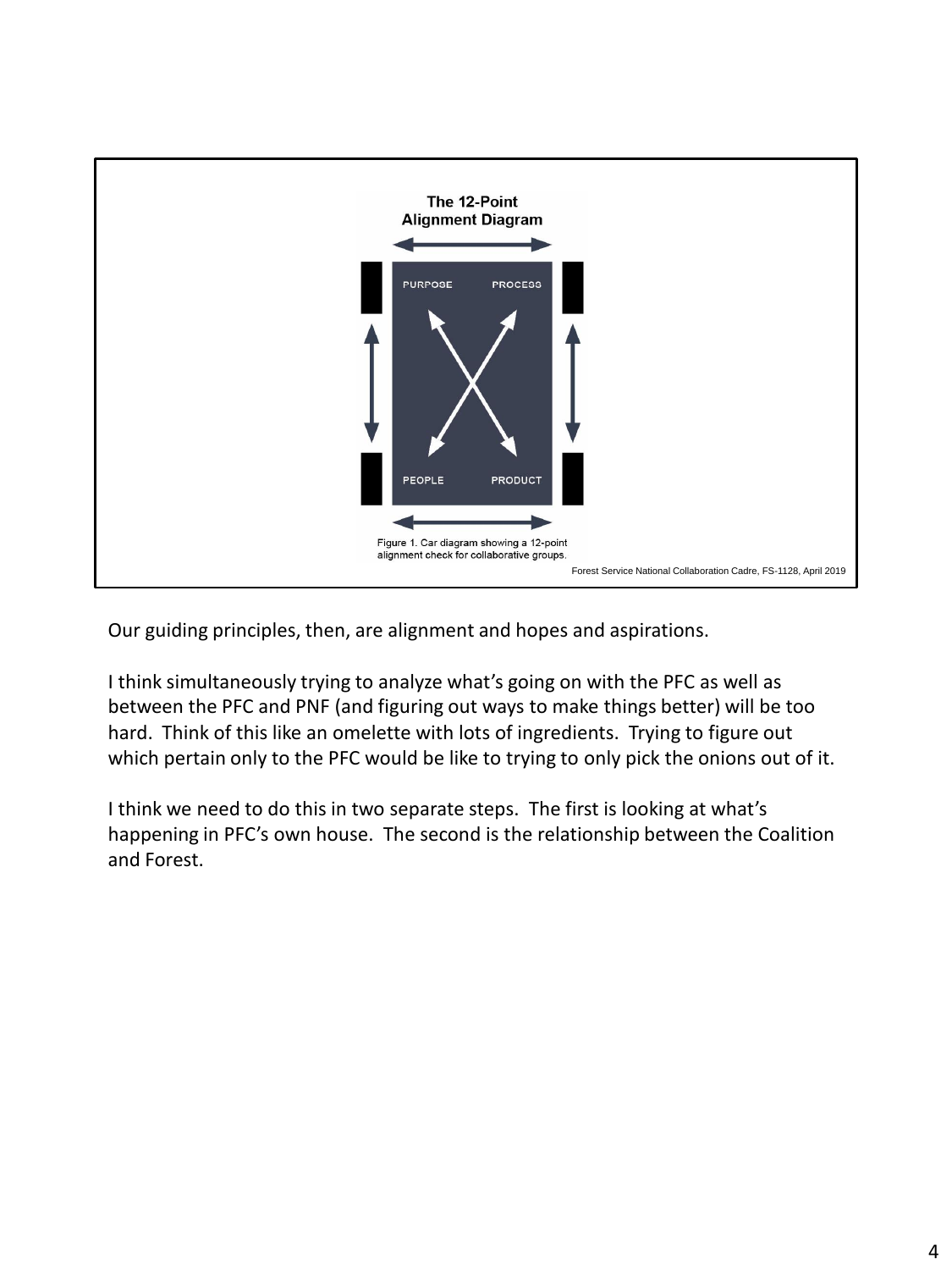

**Internal alignment of the PFC**: Your objective will be to examine whether the Coalition's wheels (Purpose, Process, People, Product) are aligned. There will be four rounds of activities involving small and large group work, each one checking the alignment of two wheels in turn: people-purpose; purpose-product; process-product; people-process.

Small groups will answer questions related to the two wheels in question (e.g., "Is the PFC's purpose (what you want to do) aligned with its desired products (the things you do to achieve your purpose)?" If these wheels are out of alignment, groups will discuss what makes that alignment difficult and identify actions PFC can take to realign them. We'll reconvene in a large group, hear what small groups have to say, and—if there is misalignment—agree on the most realistic actions PFC will take to realign the two wheels in question.

This will be a day-long activity, running from 9 am to 4 pm with a one hour lunchbreak. Question: Although this only involves PFC, do you think it would be beneficial for the Forest to listen in (assuming the Forest would be willing to do so)?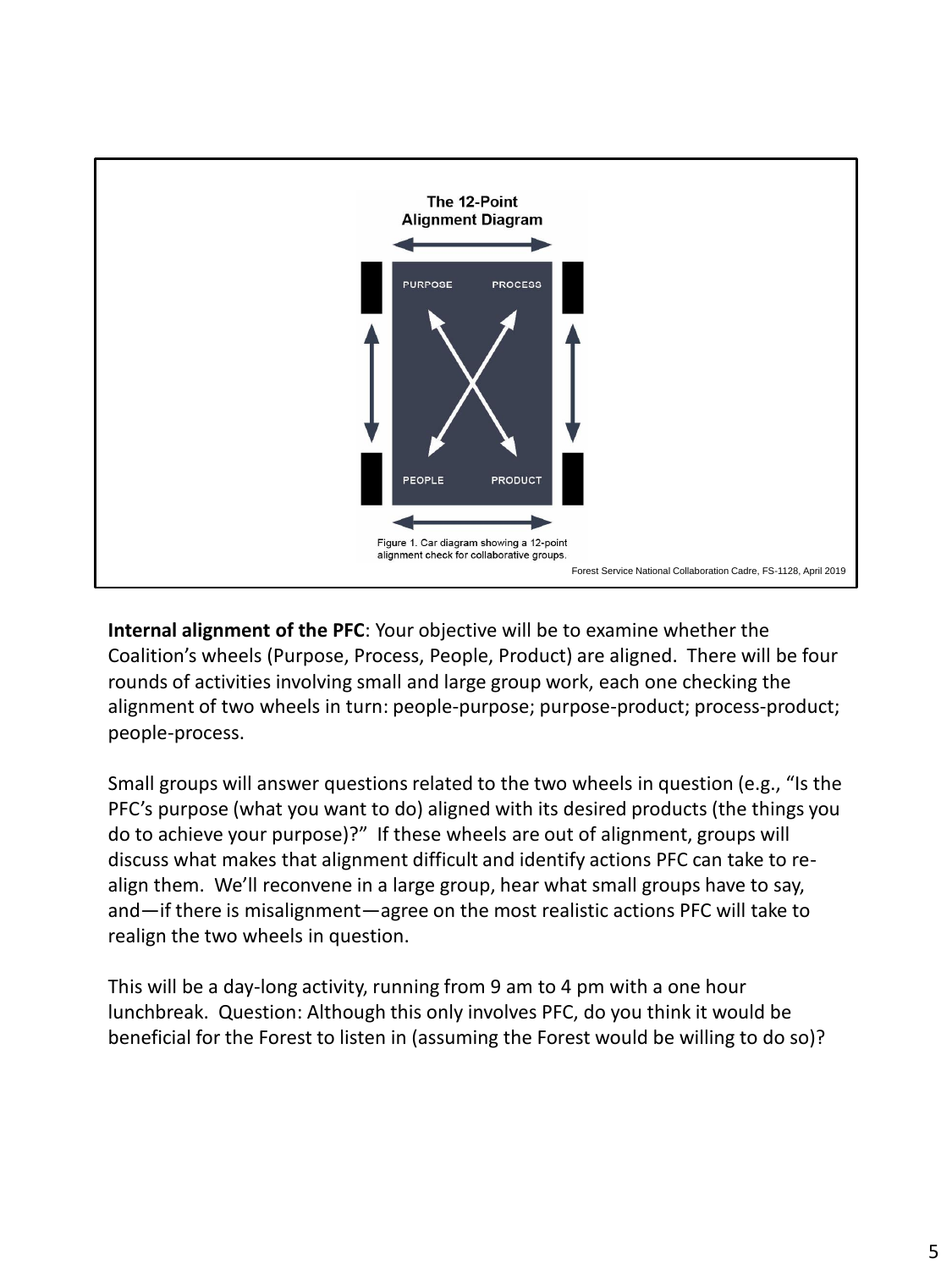# Day 1 • Definitions • Identify hopes and aspirations • Analyze the PNF-PFC relationship • Discuss level of commitment for strengthening that relationship

**PNF/PFC relationship:** The second step takes 3 days: one day apiece with the Forest Service and PFC (what I call Day 1) and then a day working together (Day 2). Each day will involve small and large group work and run roughly from 9 am-4 pm with a one hour lunchbreak. This needs to be done within a short amount of time, say within 7- 10 days, otherwise you'll start to forget what you talked about and lose momentum.

There are several things you'll do on Day 1. Those tasks are designed to set the stage for working together on Day 2. We'll define two terms that you use a lot (pace and scale, collaboration) to see if you both have commonly-held definitions, identify hopes and aspirations (for your organization and each other), and analyze various aspects of the PNF/PFC relationship including what each entity brings to the table, the extent to which you believe the relationship is in trouble and why, and your level of commitment for strengthening it.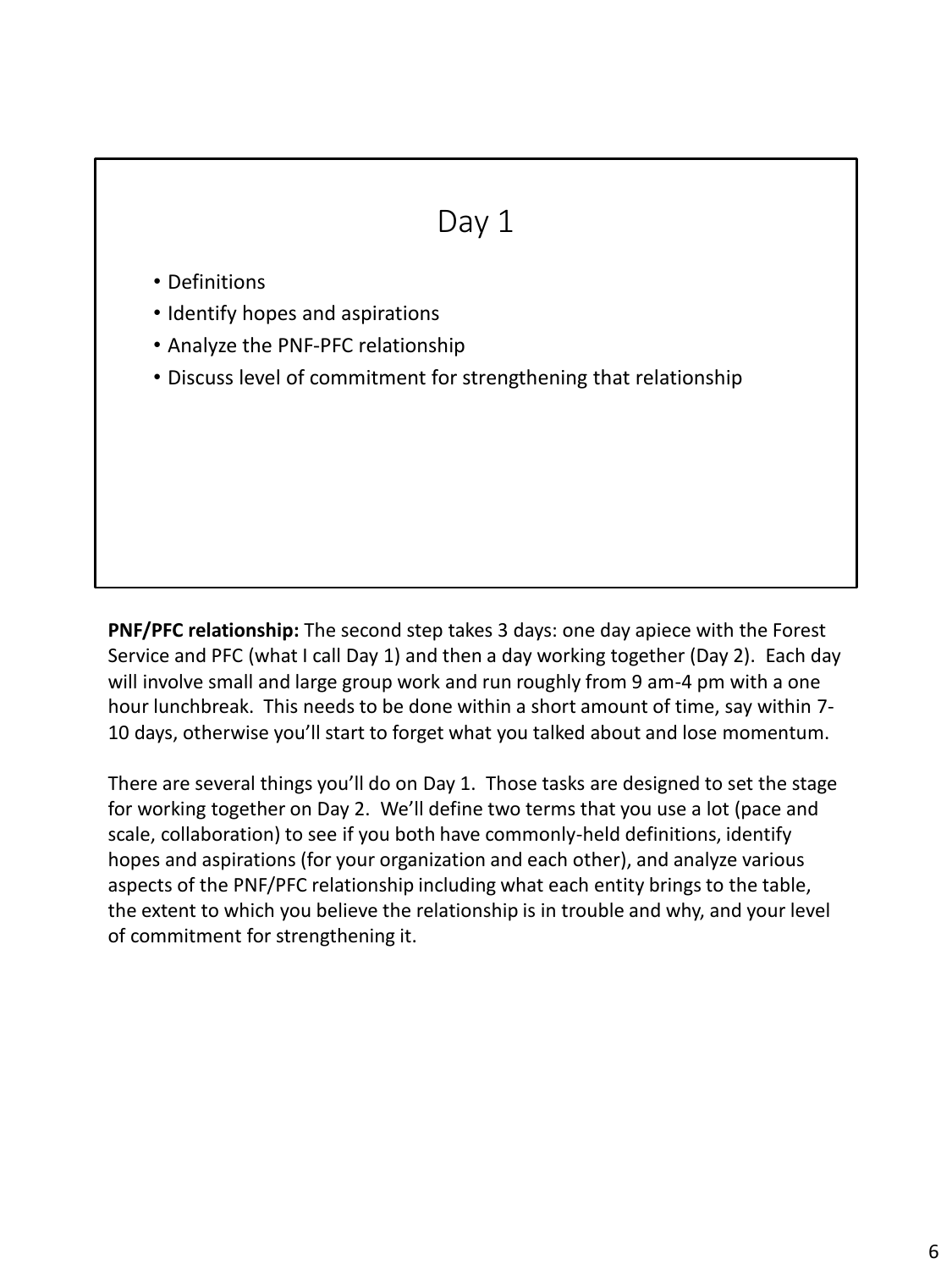

**PNF/PFC relationship:** Day 2 is when you work together, again in small and large groups. We'll start out by:

- Looking at whether your definitions of things like partnership are sufficiently aligned,
- Distilling themes from hopes and aspirations identified on Day 1, and
- Identifying which are mutually-held and can be reasonably addressed (are some more important than others, are some more doable than others?).

The second half of the day will focus on creating action plans. Working alone, each entity (PFC and PNF) will decide what commitments it will make for achieving the most important, mutually-held hopes and aspirations. We'll reconvene as a large group, review each other's plan, record commitments, consider how you'll evaluate whether these plans have the desired impacts, and decide what you want to do if change doesn't happen.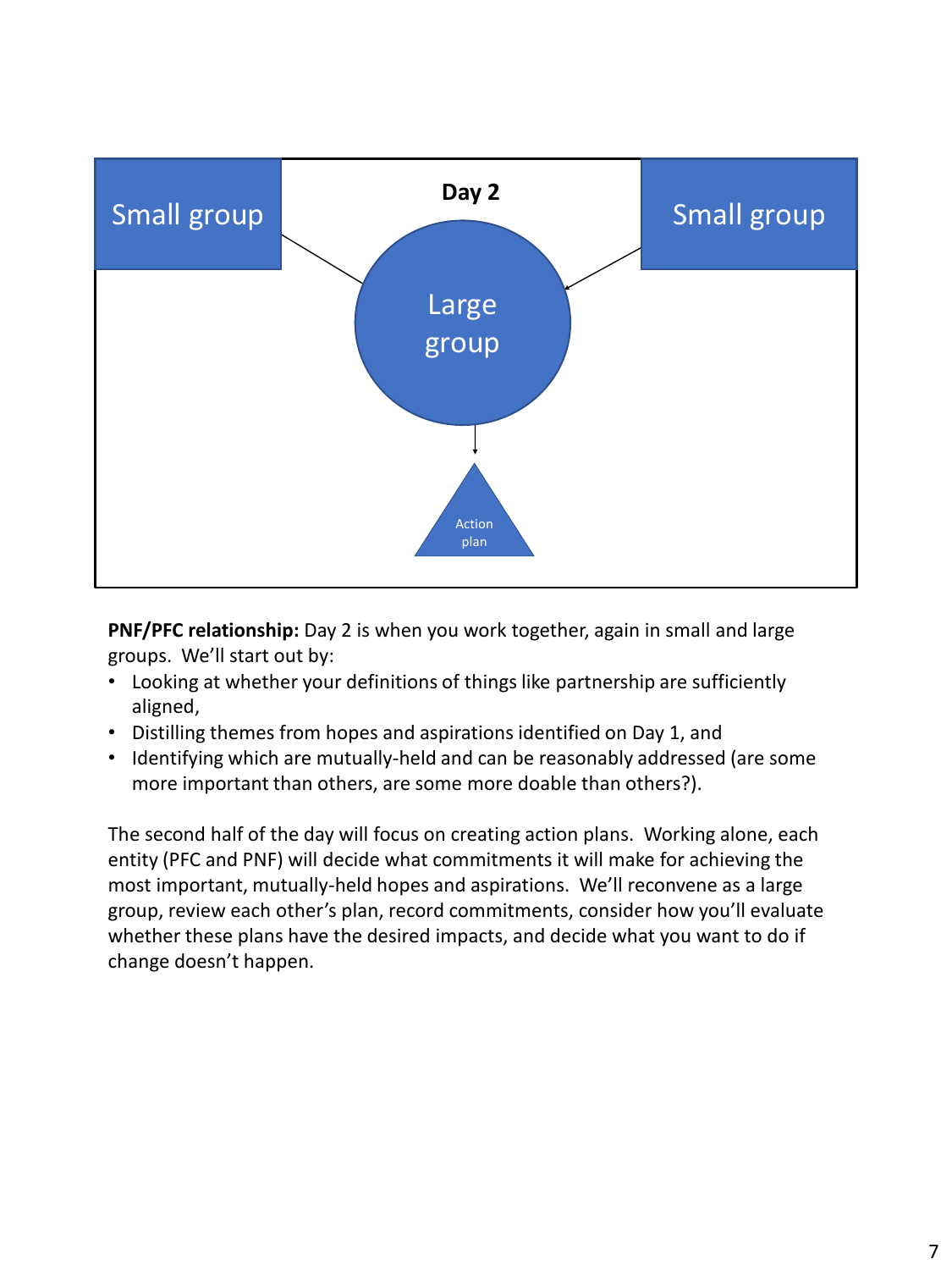# Questions

- Who from Forest will participate?
- Is this a doable and reasonable process?
- How effective will it be assuming hybrid (in-person and online) attendance?
- When do you want to start?
- What are your questions?

Some questions…

- 1. Who from the Forest will participate when we discuss the PFC-PNF relationship? Just leadership, or key staff, too? When I think about this two things occur to me:
	- Current leadership does not have a historical perspective on the PFC-PNF relationship while some staff members likely do. Involving them would be very useful in helping leadership understand PFC's perspectives and expectations and offering key viewpoints during action planning.
	- Balance. It would be helpful to have relatively equal numbers of participants from the Forest and PFC, particularly when small groups (which will be a mix of folks from PNF and PFC) do work.
- 2. Does this process seem doable and reasonable to you? If not, what could we change without weakening its intent?
- 3. Given the likelihood that some will attend remotely, how effective will this process be?
- 4. When do you want to start and what questions do you have?